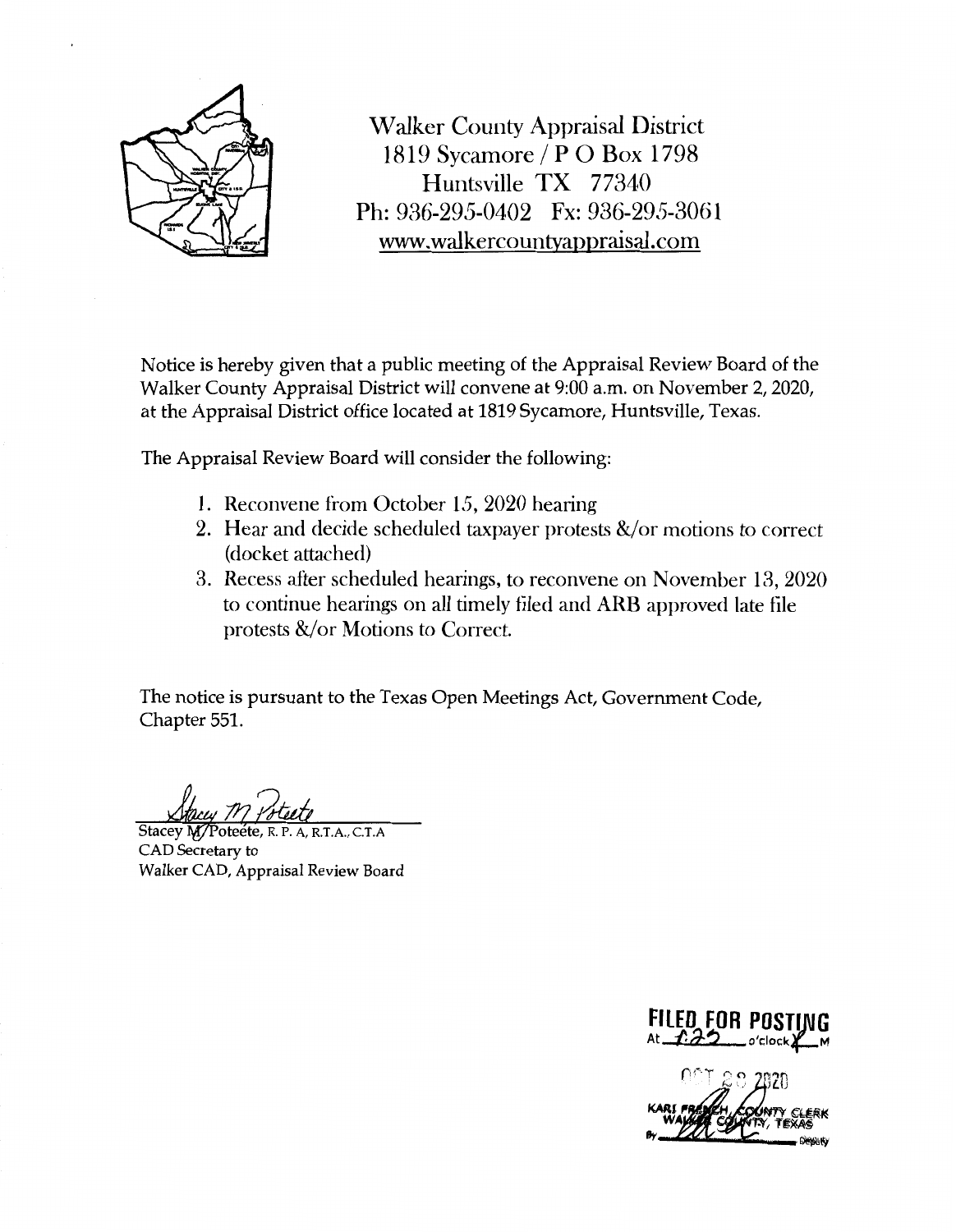## **ARB Protest Report - Active Cases**

10/28/2020

| Panel | Type       | Prop Use       | Case #    |       | Prop Id Taxpayer Name                  | Geo ID           |            | Agents Appraiser Meeting Appr | <b>Hearing Date</b> | <b>Meeting Date</b>                 | <b>Status</b> | Appraised |
|-------|------------|----------------|-----------|-------|----------------------------------------|------------------|------------|-------------------------------|---------------------|-------------------------------------|---------------|-----------|
|       | <b>APP</b> | <b>QLT 1.0</b> | 2020-2230 | 16501 | <b>RUSSELL GEORGE H</b><br>& SUZANNE B | 0188-127-0-21100 | <b>KAM</b> |                               | 11/02/2020 9:00     | Location: Walker County Appraisal D | PF            | 44,740    |
|       | <b>APP</b> |                | 2020-2231 | 29412 | <b>RUSSELL GEORGE H</b><br>& SUZANNE B | 4404-001-0-00600 | BCS        |                               | 11/02/2020 9:00     | Location: Walker County Appraisal D | PF            | 277,300   |
|       | <b>APP</b> | <b>QLT 1.5</b> | 2020-2232 | 29948 | <b>RUSSELL GEORGE H</b><br>& SUZANNE B | 4700-029-0-00200 | <b>KAM</b> |                               | 11/02/2020 9:00     | Location: Walker County Appraisal D | PF            | 534,130   |
|       | <b>APP</b> | <b>QLT 1.5</b> | 2020-2233 | 30279 | <b>RUSSELL GEORGE H</b><br>& SUZANNE B | 4700-122-0-01900 | <b>KIM</b> |                               | 11/02/2020 9:00     | Location: Walker County Appraisal D | PF            | 201,780   |
|       | <b>APP</b> | QLT .5         | 2020-2234 | 30280 | <b>RUSSELL GEORGE H</b><br>& SUZANNE B | 4700-122-0-02100 | <b>KAM</b> |                               | 11/02/2020 9:00     | Location: Walker County Appraisal D | PF            | 82.970    |
|       | <b>APP</b> |                | 2020-2235 | 30444 | <b>RUSSELL GEORGE H</b><br>& SUZANNE B | 4700-145-0-00600 | JU         |                               | 11/02/2020 9:00     | Location: Walker County Appraisal D | PF            | 46,160    |
|       | <b>APP</b> |                | 2020-2236 | 30450 | <b>RUSSELL GEORGE H</b>                | 4700-145-0-01200 | JU         |                               | 11/02/2020 9:00     | Location: Walker County Appraisal D | PF            | 46,100    |
|       | <b>APP</b> | <b>QLT 1.0</b> | 2020-2237 | 30451 | <b>RUSSELL GEORGE H</b><br>& SUZANNE B | 4700-145-0-01210 | <b>KAM</b> |                               | 11/02/2020 9:00     | Location: Walker County Appraisal D | PF            | 46,750    |
|       | <b>APP</b> |                | 2020-2238 | 30466 | <b>RUSSELL GEORGE H</b><br>& SUZANNE B | 4700-147-0-00700 | JU         |                               | 11/02/2020 9:00     | Location: Walker County Appraisal D | <b>PF</b>     | 300,000   |
|       | <b>APP</b> |                | 2020-2239 | 15493 | <b>RUSSELL GEORGE H</b><br>& SUZANNE B | 0073-127-0-00710 | <b>KAM</b> |                               | 11/02/2020 9:00     | Location: Walker County Appraisal D | PF            | 61,120    |
|       | <b>APP</b> |                | 2020-2240 | 15494 | <b>RUSSELL GEORGE H</b><br>& SUZANNE B | 0073-127-0-00800 | <b>KAM</b> |                               | 11/02/2020 9:00     | Location: Walker County Appraisal D | PF            | 227,510   |
|       | <b>APP</b> |                | 2020-2241 | 20850 | <b>RUSSELL GEORGE H</b><br>& SUZANNE B | 0548-128-0-00300 | <b>BCS</b> |                               | 11/02/2020 9:00     | Location: Walker County Appraisal D | PF            | 110,510   |
|       | <b>APP</b> |                | 2020-2242 | 27901 | <b>RUSSELL GEORGE H</b><br>& SUZANNE B | 3800-009-0-00200 | <b>MLS</b> |                               | 11/02/2020 9:00     | Location: Walker County Appraisal D | PF            | 115,070   |
|       | <b>APP</b> |                | 2020-2243 | 27905 | <b>RUSSELL GEORGE H</b><br>& SUZANNE B | 3800-009-0-00600 | <b>MLS</b> |                               | 11/02/2020 9:00     | Location: Walker County Appraisal D | PF            | 95,840    |
|       | <b>APP</b> |                | 2020-2244 | 27907 | <b>RUSSELL GEORGE H</b><br>& SUZANNE B | 3800-009-0-00800 | <b>MLS</b> |                               | 11/02/2020 9:00     | Location: Walker County Appraisal D | PF            | 88,070    |

Page 1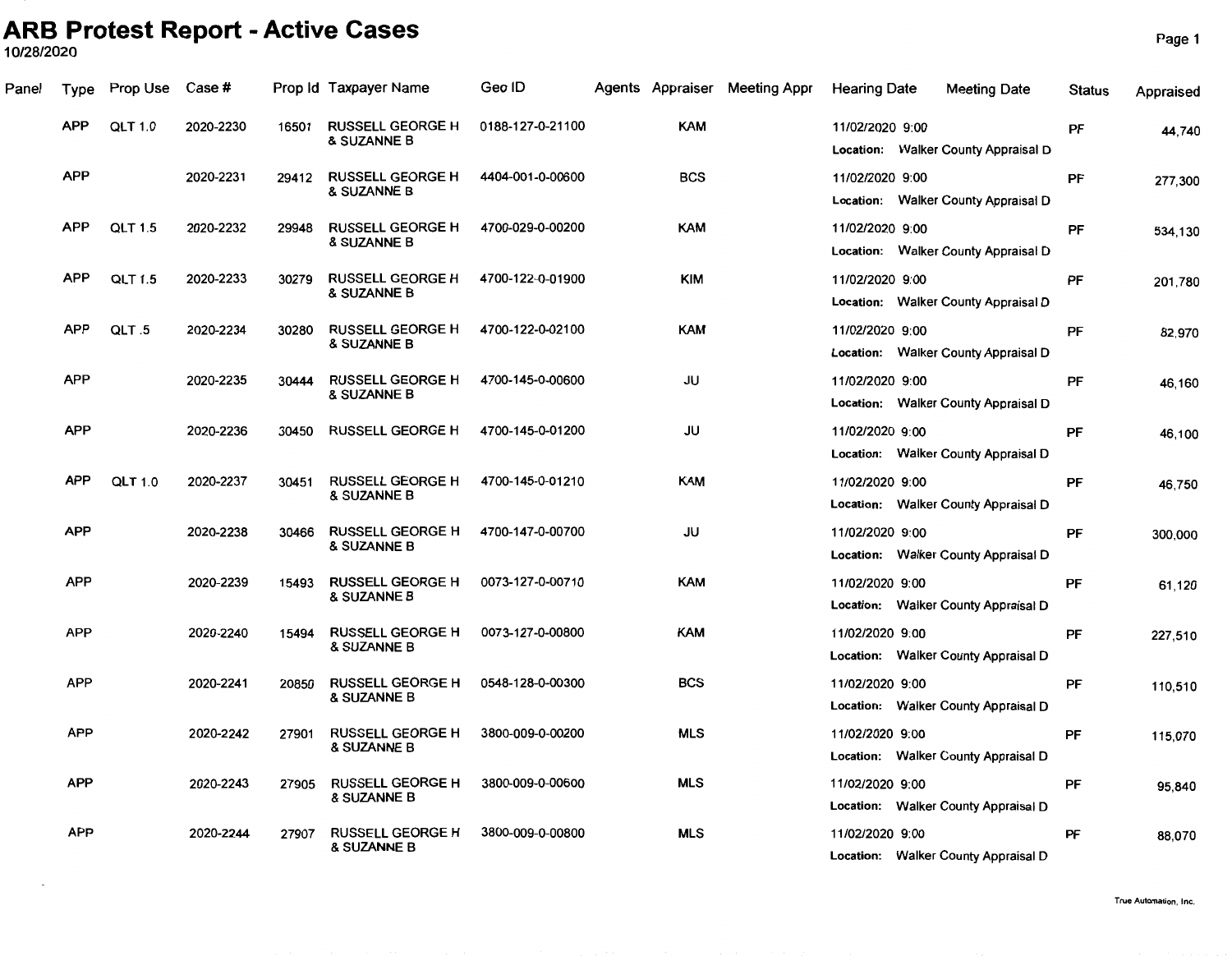# **ARB Protest Report - Active Cases** Page2 10/28/2020

 $\overline{\phantom{a}}$ 

| Panel | Type       | Prop Use       | Case #    |       | Prop Id Taxpayer Name                  | Geo ID           | Agents Appraiser | <b>Meeting Appr</b> | <b>Hearing Date</b> | <b>Meeting Date</b>                 | <b>Status</b> | Appraised |
|-------|------------|----------------|-----------|-------|----------------------------------------|------------------|------------------|---------------------|---------------------|-------------------------------------|---------------|-----------|
|       | APP        |                | 2020-2245 | 29438 | <b>RUSSELL KENNETH L</b>               | 4404-004-0-00700 | <b>BCS</b>       |                     | 11/02/2020 9:00     | Location: Walker County Appraisal D | PF            | 225,780   |
|       | <b>APP</b> |                | 2020-2246 | 29444 | <b>RUSSELL GEORGE H</b><br>& SUZANNE B | 4404-004-0-01500 | <b>BCS</b>       |                     | 11/02/2020 9:00     | Location: Walker County Appraisal D | PF            | 263,990   |
|       | <b>APP</b> | <b>QLT 1.5</b> | 2020-2247 | 29760 | <b>RUSSELL GEORGE H</b><br>& SUZANNE B | 4700-005-0-00800 | <b>KIM</b>       |                     | 11/02/2020 9:00     | Location: Walker County Appraisal D | PF            | 86,720    |
|       | <b>APP</b> | <b>QLT 1.5</b> | 2020-2248 | 29903 | <b>RUSSELL GEORGE H</b><br>& SUZANNE B | 4700-022-0-00700 | <b>KIM</b>       |                     | 11/02/2020 9:00     | Location: Walker County Appraisal D | PF            | 513,220   |
|       | <b>APP</b> |                | 2020-2249 | 29955 | <b>ETHICIAN</b><br><b>FOUNDATION</b>   | 4700-030-0-00400 | <b>KIM</b>       |                     | 11/02/2020 9:00     | Location: Walker County Appraisal D | PF            | 251,630   |
|       | <b>APP</b> | QLT 1.0        | 2020-2250 | 29965 | <b>ETHICIAN</b><br><b>FOUNDATION</b>   | 4700-032-0-00200 | <b>KIM</b>       |                     | 11/02/2020 9:00     | Location: Walker County Appraisal D | PF            | 346,580   |
|       | <b>APP</b> |                | 2020-2251 | 30263 | <b>RUSSELL GEORGE H</b><br>& SUZANNE B | 4700-122-0-00200 | <b>KIM</b>       |                     | 11/02/2020 9:00     | Location: Walker County Appraisal D | PF            | 86,880    |
|       | <b>APP</b> |                | 2020-2252 | 30264 | <b>RUSSELL GEORGE H</b><br>& SUZANNE B | 4700-122-0-00300 | <b>KIM</b>       |                     | 11/02/2020 9:00     | Location: Walker County Appraisal D | PF            | 81,330    |
|       | <b>APP</b> |                | 2020-2253 | 30267 | <b>RUSSELL GEORGE H</b><br>& SUZANNE B | 4700-122-0-00600 | <b>KIM</b>       |                     | 11/02/2020 9:00     | Location: Walker County Appraisal D | PF            | 283,450   |
|       | <b>APP</b> |                | 2020-2254 | 30268 | <b>RUSSELL GEORGE H</b><br>& SUZANNE B | 4700-122-0-00800 | <b>KIM</b>       |                     | 11/02/2020 9:00     | Location: Walker County Appraisal D | PF            | 167,870   |
|       | <b>APP</b> |                | 2020-2255 | 30271 | <b>RUSSELL GEORGE H</b><br>& SUZANNE B | 4700-122-0-01100 | <b>KIM</b>       |                     | 11/02/2020 9:00     | Location: Walker County Appraisal D | PF            | 77,100    |
|       | <b>APP</b> |                | 2020-2256 | 30278 | <b>RUSSELL GEORGE H</b><br>& SUZANNE B | 4700-122-0-01800 | <b>KIM</b>       |                     | 11/02/2020 9:00     | Location: Walker County Appraisal D | PF            | 134,900   |
|       | <b>APP</b> |                | 2020-2257 | 30281 | <b>RUSSELL GEORGE H</b><br>& SUZANNE B | 4700-122-0-02200 | <b>KIM</b>       |                     | 11/02/2020 9:00     | Location: Walker County Appraisal D | PF            | 109,600   |
|       | <b>APP</b> |                | 2020-2258 | 30282 | <b>RUSSELL GEORGE H</b><br>& SUZANNE B | 4700-122-0-02300 | <b>KIM</b>       |                     | 11/02/2020 9:00     | Location: Walker County Appraisal D | PF            | 132,180   |
|       | <b>APP</b> |                | 2020-2259 | 30283 | <b>RUSSELL GEORGE H</b><br>& SUZANNE B | 4700-122-0-02400 | <b>KIM</b>       |                     | 11/02/2020 9:00     | Location: Walker County Appraisal D | PF            | 201,370   |

**True Automation,** Inc.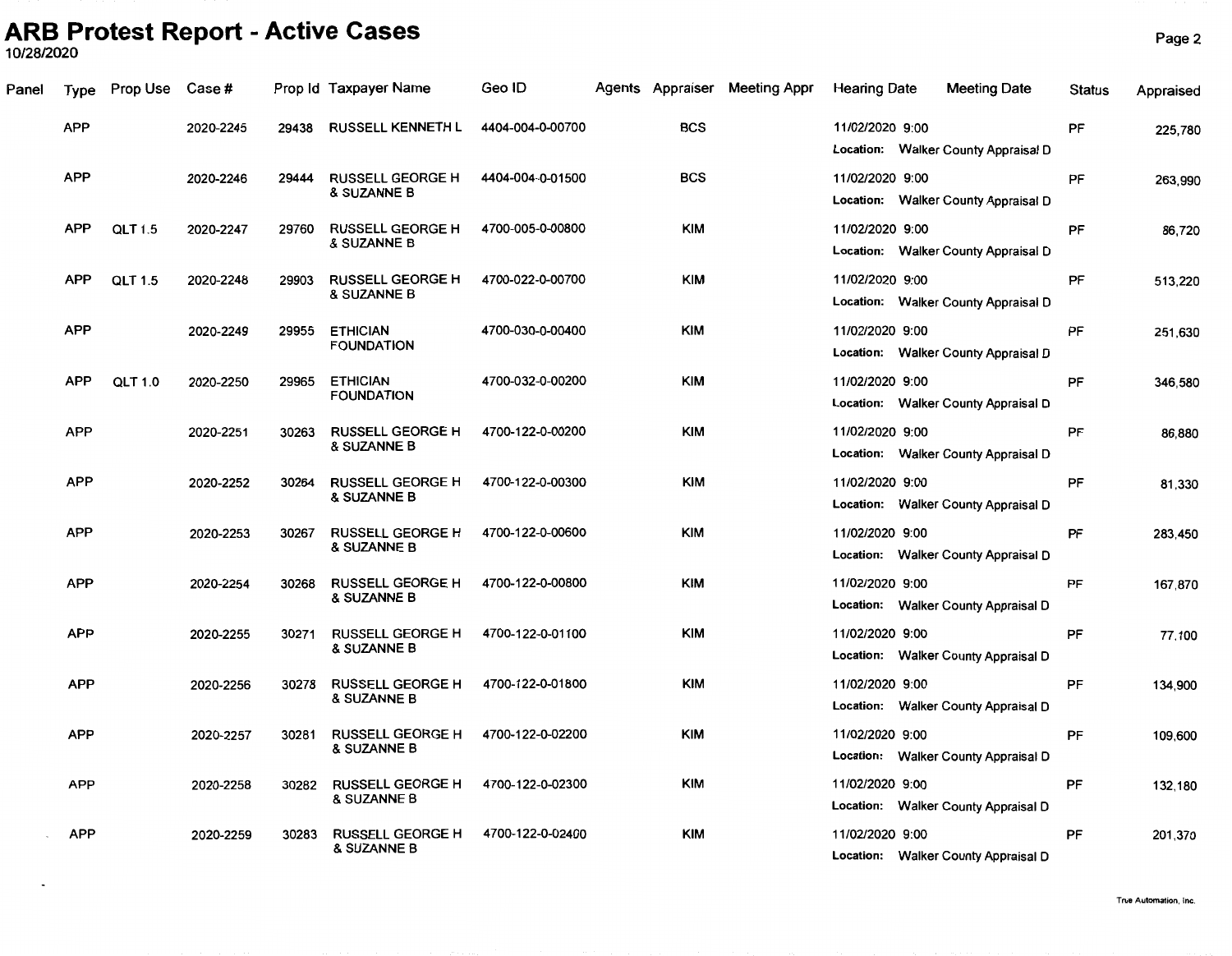# **ARB Protest Report - Active Cases** Page3 10/28/2020

 $\cdot$ 

| Panel | <b>Type</b> | Prop Use Case # |           |       | Prop Id Taxpayer Name                             | Geo ID           |            | Agents Appraiser Meeting Appr | <b>Hearing Date</b> | <b>Meeting Date</b>                 | <b>Status</b> | Appraised |
|-------|-------------|-----------------|-----------|-------|---------------------------------------------------|------------------|------------|-------------------------------|---------------------|-------------------------------------|---------------|-----------|
|       | <b>APP</b>  |                 | 2020-2260 | 30421 | <b>RUSSELL GEORGE H</b><br><b>&amp; SUZANNE B</b> | 4700-143-0-00400 | <b>KIM</b> |                               | 11/02/2020 9:00     | Location: Walker County Appraisal D | PF            | 82,850    |
|       | <b>APP</b>  |                 | 2020-2261 | 30422 | <b>RUSSELL GEORGE H</b><br>& SUZANNE B            | 4700-143-0-00500 | <b>KIM</b> |                               | 11/02/2020 9:00     | Location: Walker County Appraisal D | PF            | 117,160   |
|       | <b>APP</b>  |                 | 2020-2262 | 30430 | <b>RUSSELL GEORGE H</b><br>& SUZANNE B            | 4700-144-0-00100 | <b>KIM</b> |                               | 11/02/2020 9:00     | Location: Walker County Appraisal D | PF            | 128,370   |
|       | <b>APP</b>  |                 | 2020-2263 | 30431 | <b>RUSSELL GEORGE H</b><br><b>&amp; SUZANNE B</b> | 4700-144-0-00200 | <b>KIM</b> |                               | 11/02/2020 9:00     | Location: Walker County Appraisal D | PF            | 66,980    |
|       | <b>APP</b>  |                 | 2020-2264 | 30436 | <b>RUSSELL GEORGE H</b><br>& SUZANNE B            | 4700-144-0-00800 | <b>KIM</b> |                               | 11/02/2020 9:00     | Location: Walker County Appraisal D | PF            | 107,120   |
|       | <b>APP</b>  |                 | 2020-2265 | 30437 | <b>RUSSELL GEORGE H</b><br>& SUZANNE B            | 4700-144-0-00900 | <b>KIM</b> |                               | 11/02/2020 9:00     | Location: Walker County Appraisal D | PF            | 93,130    |
|       | <b>APP</b>  |                 | 2020-2266 | 30441 | <b>RUSSELL GEORGE H</b><br>& SUZANNE B            | 4700-145-0-00300 | <b>KIM</b> |                               | 11/02/2020 9:00     | Location: Walker County Appraisal D | PF            | 86,450    |
|       | <b>APP</b>  |                 | 2020-2267 | 30442 | RUSSELL GEORGE H<br>& SUZANNE B                   | 4700-145-0-00400 | <b>KIM</b> |                               | 11/02/2020 9:00     | Location: Walker County Appraisal D | PF            | 185,420   |
|       | <b>APP</b>  |                 | 2020-2268 | 30443 | <b>RUSSELL GEORGE H</b><br>& SUZANNE B            | 4700-145-0-00500 | <b>KIM</b> |                               | 11/02/2020 9:00     | Location: Walker County Appraisal D | PF            | 72,840    |
|       | <b>APP</b>  |                 | 2020-2269 | 30447 | <b>RUSSELL GEORGE H</b><br>& SUZANNE B            | 4700-145-0-00900 | <b>KIM</b> |                               | 11/02/2020 9:00     | Location: Walker County Appraisal D | PF            | 123,090   |
|       | <b>APP</b>  |                 | 2020-2270 | 30448 | <b>RUSSELL GEORGE H</b><br>& SUZANNE B            | 4700-145-0-01000 | <b>KIM</b> |                               | 11/02/2020 9:00     | Location: Walker County Appraisal D | PF            | 110,710   |
|       | <b>APP</b>  |                 | 2020-2271 | 30449 | <b>RUSSELL GEORGE H</b><br>& SUZANNE B            | 4700-145-0-01100 | <b>KIM</b> |                               | 11/02/2020 9:00     | Location: Walker County Appraisal D | PF            | 133,380   |
|       | <b>APP</b>  |                 | 2020-2272 | 30452 | <b>RUSSELL GEORGE H</b><br>& SUZANNE B            | 4700-145-0-01300 | <b>KIM</b> |                               | 11/02/2020 9:00     | Location: Walker County Appraisal D | PF            | 78,930    |
|       | <b>APP</b>  |                 | 2020-2273 | 30453 | <b>RUSSELL GEORGE H</b><br>& SUZANNE B            | 4700-145-0-01400 | <b>KIM</b> |                               | 11/02/2020 9:00     | Location: Walker County Appraisal D | PF            | 119,660   |
|       | <b>APP</b>  |                 | 2020-2274 | 30454 | <b>RUSSELL GEORGE H</b><br><b>&amp; SUZANNE B</b> | 4700-145-0-01500 | <b>KIM</b> |                               | 11/02/2020 9:00     | Location: Walker County Appraisal D | PF            | 85,500    |